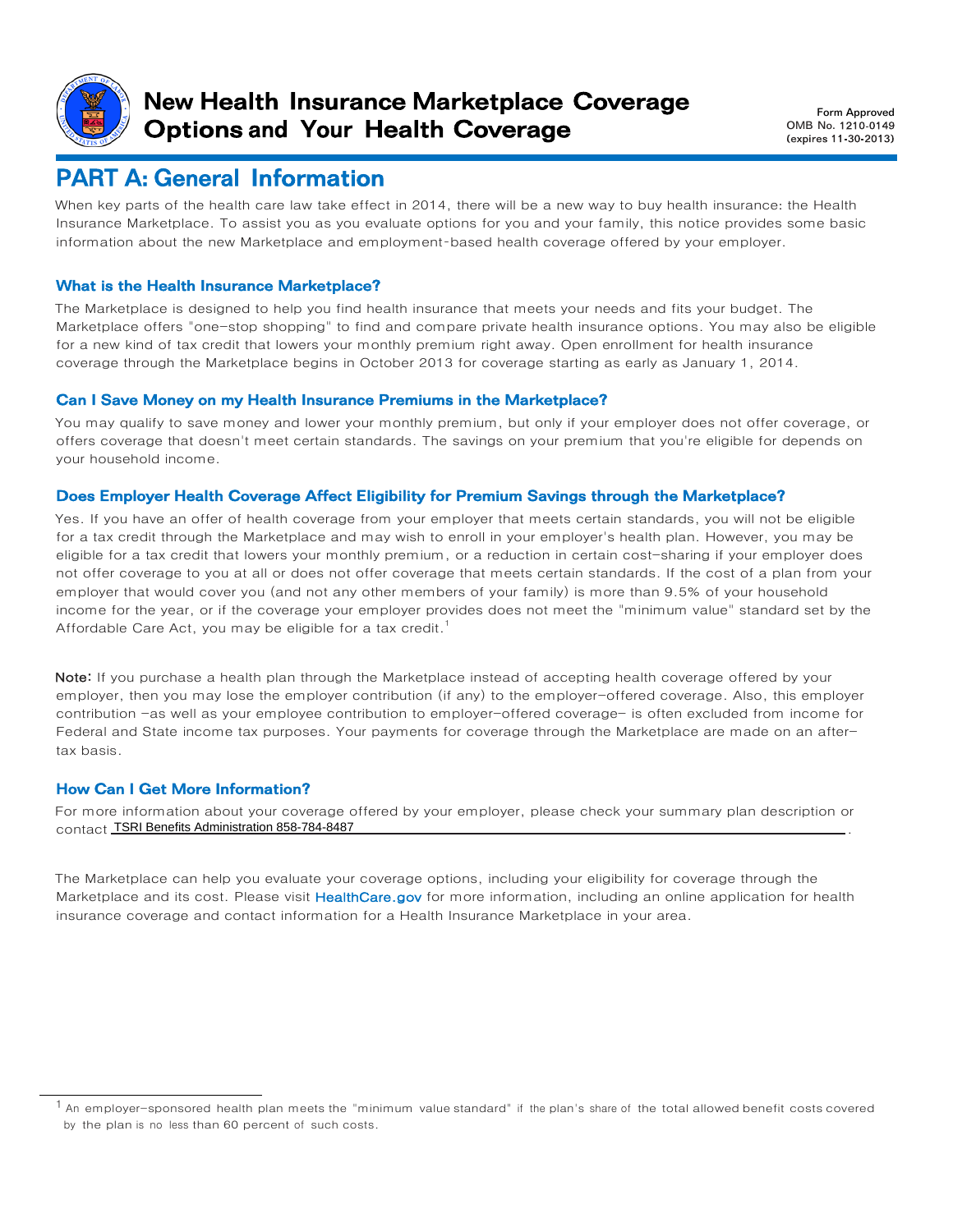# PART B: Information About Health Coverage Offered by Your Employer

This section contains information about any health coverage offered by your employer. If you decide to complete an application for coverage in the Marketplace, you will be asked to provide this information. This information is numbered to correspond to the Marketplace application.

| 3. Employer name                                                   |                      | 4. Employer Identification Number (EIN) |                          |             |
|--------------------------------------------------------------------|----------------------|-----------------------------------------|--------------------------|-------------|
| The Scripps Research Institute                                     |                      | 33-0435954                              |                          |             |
| 5. Employer address                                                |                      |                                         | 6. Employer phone number |             |
| 10550 North Torrey Pines Road                                      |                      |                                         | 858-784-8534             |             |
| 7. City                                                            |                      |                                         | 8. State                 | 9. ZIP code |
| La Jolla                                                           |                      | CA                                      |                          | 92037       |
| 10. Who can we contact about employee health coverage at this job? |                      |                                         |                          |             |
| <b>TSRI Benefits Administration</b>                                |                      |                                         |                          |             |
| 11. Phone number (if different from above)                         | 12. Email address    |                                         |                          |             |
| 858-784-8487                                                       | benefits@scripps.edu |                                         |                          |             |

Here is some basic information about health coverage offered by this employer:

- As your employer, we offer a health plan to:
	- All employees.
	- Some employees. Eligible employees are: ✔

Regular active full-time and part-time employees who are regularly scheduled to work at least 20 hours per week in an eligible job classification. Temporary and seasonal employees, independent contractors, and leased employees are not eligible.

With respect to dependents:

We do offer coverage. Eligible dependents are:

Spouse, domestic partner, and dependent children under the age of 26.

 $\Box$ 

✔

We do not offer coverage.

If checked, this coverage meets the minimum value standard, and the cost of this coverage to you is intended to be affordable, based on employee wages.

\*\* Even if your employer intends your coverage to be affordable, you may still be eligible for a premium discount through the Marketplace. The Marketplace will use your household income, along with other factors, to determine whether you may be eligible for a premium discount. If, for example, your wages vary from week to week (perhaps you are an hourly employee or you work on a commission basis), if you are newly employed mid-year, or if you have other income losses, you may still qualify for a premium discount.

If you decide to shop for coverage in the Marketplace, HealthCare.gov will guide you through the process. Here's the employer information you'll enter when you visit HealthCare.gov to find out if you can get a tax credit to lower your monthly premiums.